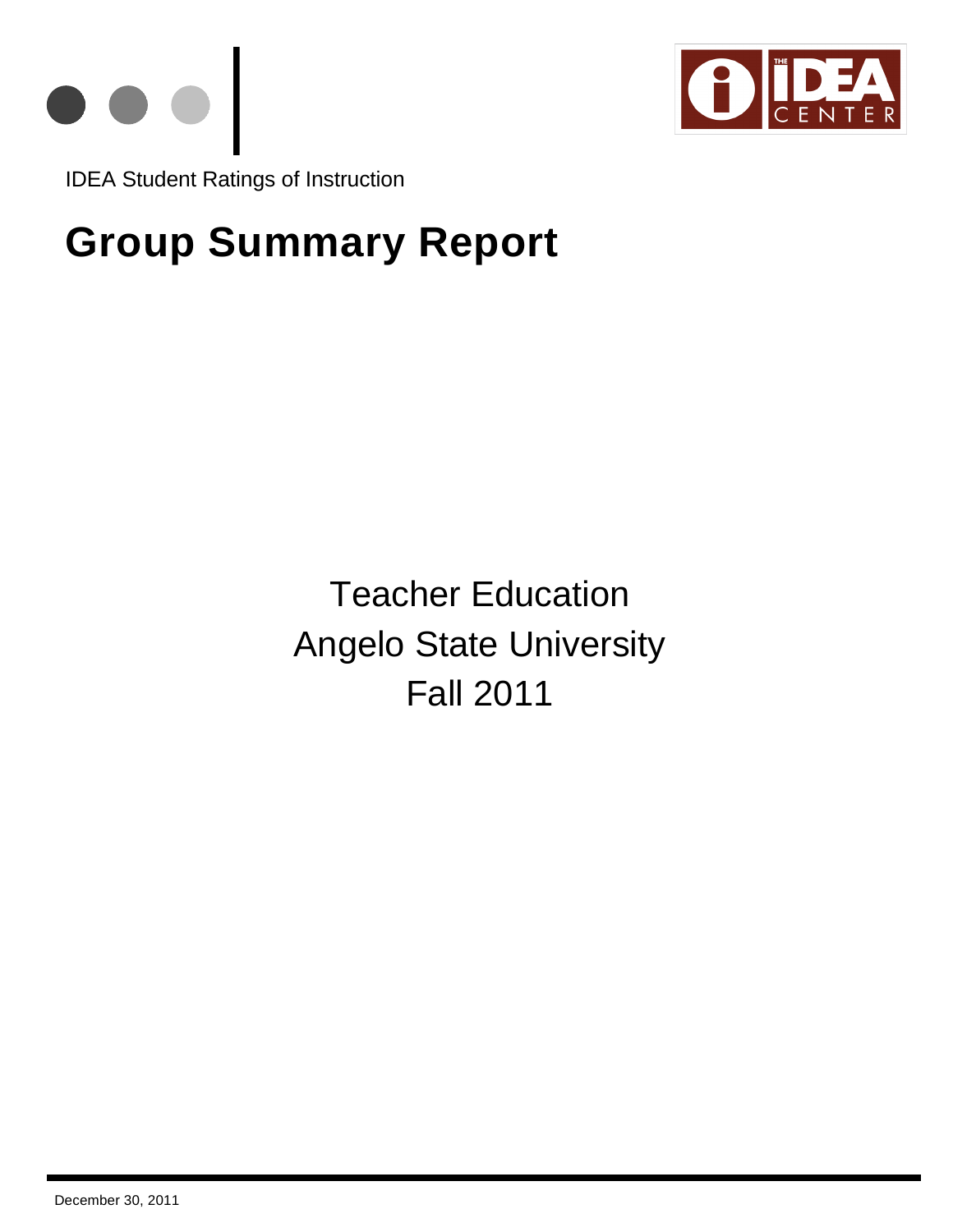## **Page Section**

- 1 Description of Report
- 1 Description of Courses Included in This Report
- 2 I: Faculty Selection of Important and Essential **Objectives**
- 3 II: Student Ratings of Overall Outcomes − Comparison to IDEA Database
- 4 III: Student Ratings of Overall Outcomes − Comparison to This Institution
- 5−6 IV: Student Ratings of Progress on Objectives Chosen as Important or Essential
- 7 V: Teaching Methods and Styles
- 8 VI: Student Self−ratings and Ratings of Course **Characteristics**
- 9 VII: Faculty Self–report of the Institutional Context
- 10 VIII: Additional Questions
- **Note:** Throughout the report, results for the Group are compared to the Institution and to the IDEA database. Institutional norms are based on courses rated in the previous five years provided at least 400 classes were rated during that time. IDEA norms are based on courses rated in the 1998−1999, 1999−2000, and 2000−2001 academic years.

## **Description of Courses Included in This Report**

| <b>Number of Classes Included</b> |     |
|-----------------------------------|-----|
| Diagnostic Form                   | 40  |
| Short Form                        | 41  |
| Total                             |     |
| Number of Excluded Classes        |     |
| <b>Response Rate</b>              |     |
| Classes below 65% Response Rate   | З   |
| Average Response Rate             | 82% |
| <b>Class Size</b>                 |     |
| Average Class Size                | 7.  |

**Number of Classes**: The confidence you can have in this report increases with the number of classes included. Classes were excluded if faculty members neglected to select Important and Essential objectives. If more than 10 percent of the eligible classes were excluded, the results may not be representative of the Group.

**Response Rate**: A 75% response rate is desirable; 65% is the minimum for dependable results.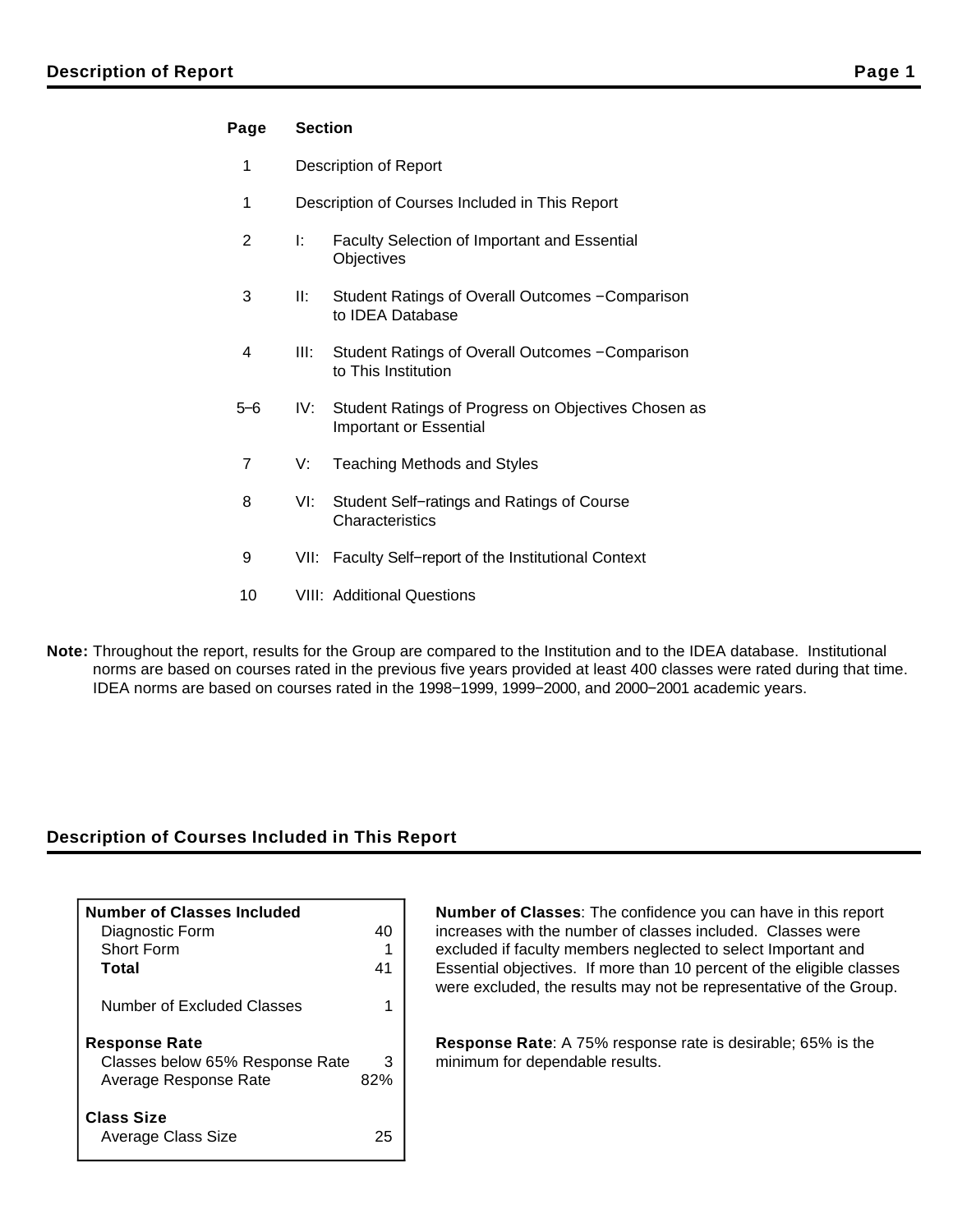The following provides information about the degree to which various learning objectives are emphasized in courses. The percent of classes for which each objective was chosen helps evaluate whether or not program objectives are addressed with appropriate frequency.

In general, it is recommended that 3−5 objectives be selected as Important or Essential for each class. When more than 5 objectives are chosen, effectiveness ratings tend to be adversely affected, perhaps because instructors are trying to accomplish too much.

The information in this section can be used to explore such questions as:

- Are the goals of the program being appropriately emphasized in course sections?
- Are the objectives emphasized consistent with this Group's mission?
- Are some of the Group's curricular goals under− or over−emphasized?
- Are the under−emphasized objectives addressed in another way?
- How does this Group's emphasis compare with the Institution and IDEA?
- On average, are faculty members selecting too many objectives?

|                                                                                                                                                          |                        | Percent of Classes Selecting Objective as |                    |  |  |
|----------------------------------------------------------------------------------------------------------------------------------------------------------|------------------------|-------------------------------------------|--------------------|--|--|
|                                                                                                                                                          | Important or Essential |                                           |                    |  |  |
|                                                                                                                                                          | <b>This Group</b>      | Institution                               | <b>IDEA</b> System |  |  |
|                                                                                                                                                          | $(n=41)$               | $(n=8,607)$                               | $(n=44, 455)$      |  |  |
| Objective 1: Gaining factual knowledge (terminology,<br>classifications, methods, trends)                                                                | 73%                    | 82%                                       | 78%                |  |  |
| Objective 2: Learning fundamental principles, generalizations, or<br>theories                                                                            | 73%                    | 74%                                       | 75%                |  |  |
| <b>Objective 3:</b> Learning to apply course material (to improve<br>thinking, problem solving, and decisions)                                           | 80%                    | 68%                                       | 75%                |  |  |
| Objective 4: Developing specific skills, competencies, and points<br>of view needed by professionals in the field most closely<br>related to this course | 80%                    | 47%                                       | 55%                |  |  |
| Objective 5: Acquiring skills in working with others as a member<br>of a team                                                                            | 15%                    | 18%                                       | 32%                |  |  |
| Objective 6: Developing creative capacities (writing, inventing,<br>designing, performing in art, music, drama, etc.)                                    | 10%                    | 13%                                       | 25%                |  |  |
| Objective 7: Gaining a broader understanding and appreciation<br>of intellectual/cultural activity (music, science, literature, etc.)                    | 2%                     | 15%                                       | 27%                |  |  |
| Objective 8: Developing skill in expressing myself orally or in<br>writing                                                                               | 22%                    | 34%                                       | 47%                |  |  |
| Objective 9: Learning how to find and use resources for<br>answering questions or solving problems                                                       | 39%                    | 23%                                       | 41%                |  |  |
| Objective 10: Developing a clearer understanding of, and<br>commitment to, personal values                                                               | 5%                     | 12%                                       | 23%                |  |  |
| Objective 11: Learning to analyze and critically evaluate ideas,<br>arguments, and points of view                                                        | 32%                    | 31%                                       | 49%                |  |  |
| Objective 12: Acquiring an interest in learning more by asking<br>my own questions and seeking answers                                                   | 7%                     | 18%                                       | 41%                |  |  |
| Average Number of Objectives Selected As Important or<br><b>Essential</b>                                                                                | 4.4                    | 4.4                                       | 5.7                |  |  |
|                                                                                                                                                          |                        |                                           |                    |  |  |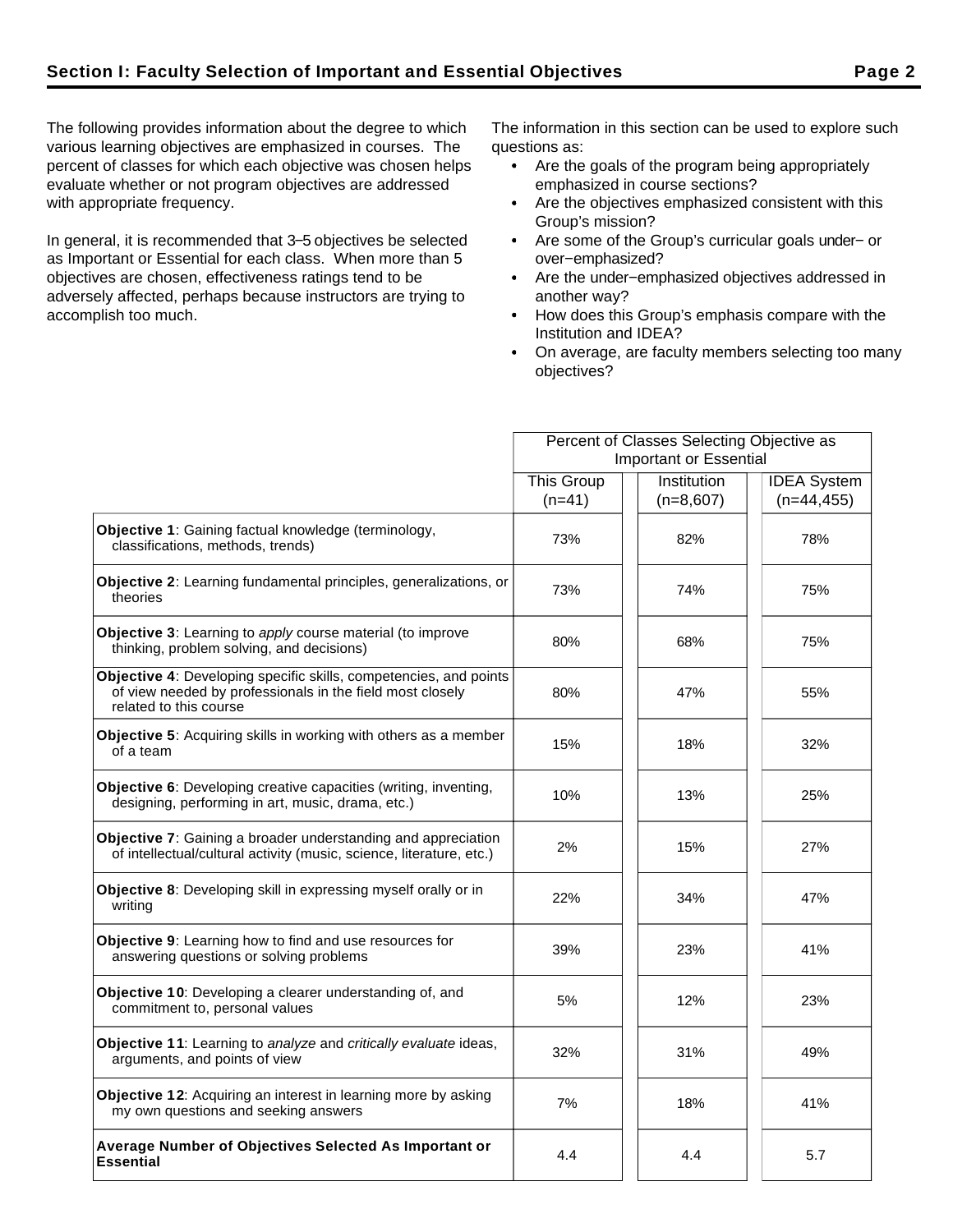The quality of instruction in this unit is shown as judged by the four overall outcomes. "A. Progress on Relevant Objectives" is a result of student ratings of their progress on objectives chosen by instructors. Ratings of individual items about the "B. Excellence of the Teacher" and "C. Excellence of Course" are shown next. "D. Summary Evaluation" averages these three after double weighting the measure of student learning (A). Results for both "raw" and "adjusted" scores are shown as they compare to the IDEA Database. Use results to summarize teaching

effectiveness in the Group.

**Part 1** shows the **percentage of classes** in each of the five performance categories.

Is the distribution of this Group's classes similar to the expected distribution when

**Part 2** provides the averages for the Group and for IDEA norms.

Are the Group's averages

compared to IDEA?

higher or lower than IDEA?

## **Part 1: Distribution of Converted Scores Compared to the IDEA Database**

| Converted<br>Score<br>Category | Expected<br><b>Distribution</b> |     | A. Progress on<br>Relevant<br><b>Objectives</b> | B. Excellence of<br>Teacher |        | C. Excellence of | Course | Evaluation<br>$A, B, C$ <sup>1</sup> | D. Summary<br>(Average of |
|--------------------------------|---------------------------------|-----|-------------------------------------------------|-----------------------------|--------|------------------|--------|--------------------------------------|---------------------------|
|                                |                                 | Raw | Adjstd                                          | Raw                         | Adjstd | Raw              | Adjstd | Raw                                  | Adjstd                    |
| Much Higher<br>(63 or higher)  | 10%                             | 12% | 5%                                              | 5%                          | $0\%$  | 22%              | 24%    | 15%                                  | 5%                        |
| Higher<br>$(56 - 62)$          | 20%                             | 46% | 32%                                             | 56%                         | 51%    | 39%              | 22%    | 46%                                  | 44%                       |
| Similar<br>$(45 - 55)$         | 40%                             | 29% | 46%                                             | 15%                         | 24%    | 24%              | 24%    | 24%                                  | 29%                       |
| Lower<br>$(38 - 44)$           | 20%                             | 7%  | 10%                                             | 12%                         | 5%     | 15%              | 22%    | 7%                                   | 15%                       |
| Much Lower<br>(37 or lower)    | 10%                             | 5%  | 7%                                              | 12%                         | 20%    | 0%               | 7%     | 7%                                   | 7%                        |
|                                |                                 |     |                                                 |                             |        |                  |        |                                      |                           |

# **Part 2: Average Scores**

| <b>Converted Score</b><br>This Summary Report | 55              | 52              | 53  | 51  | 56  | 53  | 55  | 52  |
|-----------------------------------------------|-----------------|-----------------|-----|-----|-----|-----|-----|-----|
| <b>IDEA System</b>                            | 51 <sup>2</sup> | 51 <sup>2</sup> | 50  | 50  | 50  | 50  | 50  |     |
| 5-point Scale                                 |                 |                 |     |     |     |     |     |     |
| This Summary Report                           | 4.2             | 4.0             | 4.4 | 4.2 | 4.3 | 4.1 | 4.3 | 4.1 |
| <b>IDEA System</b>                            | 3.8             | 3.8             | 4.2 | 4.2 | 3.9 | 3.9 | 3.9 | 3.9 |

 $1$ Progress on Relevant Objectives is double weighted in the Summary Evaluation.

 $^2$  The IDEA Average is slightly higher than 50 because Essential objectives are double weighted and students typically report greater learning on objectives that the instructor identified as Essential to the class.

Use results to summarize teaching effectiveness in the Group. To the degree that the percentages of the Group's classes in the two highest categories exceeds 30% (Part 1), teaching effectiveness appears to be superior to that in the comparison group. Similarly, if the Group's converted average exceeds 55, and its average on the 5−point scale is 0.3 above that for the comparison group (Part 2), overall teaching effectiveness in the Group appears to be highly favorable.

**Part 3** shows the percentage of classes with ratings **at or above the converted score** of the **IDEA databases**. Results are shown for both raw and adjusted scores. When this percentage exceeds 60%, the inference is that the Group's overall instructional effectiveness was unusually high.

Results in this section address the question:

How does the quality of instruction for this Group compare to the national results?

## **Part 3: Percent of Classes at or Above the IDEA Database Average**

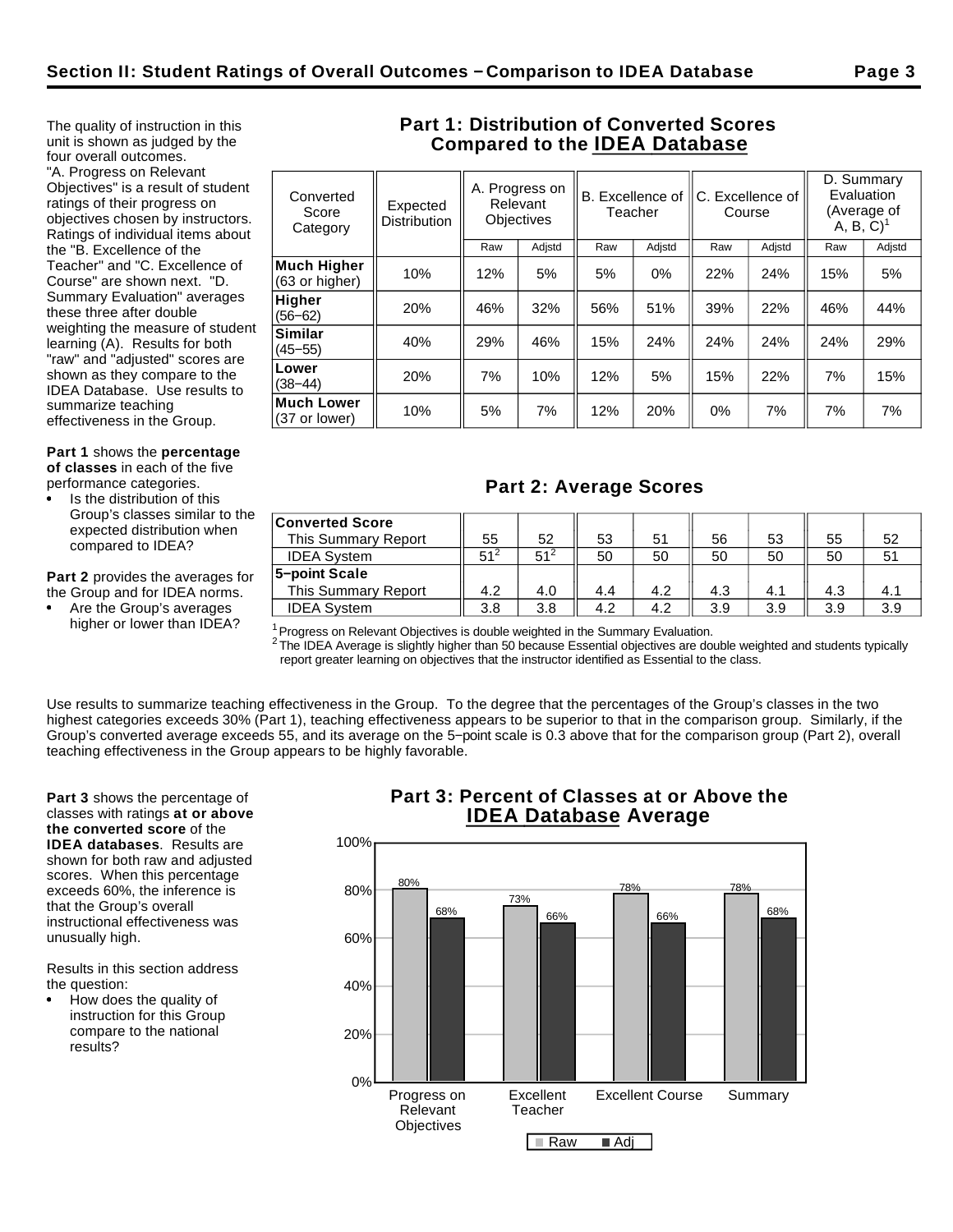This section compares the quality of instruction in this Group to your entire Institution in the same way as it was compared to all classes in the IDEA database (Section II, page 3).

**Part 1** shows the **percentage of classes** in each of five categories.

Is the distribution of this Group's classes similar to the expected distribution when compared to the Institution?

**Similar**

**Lower**<br>(38–44)

**Much Lower**

**Part 2** provides the **averages** for the Group and for Institutional norms.

- Are the Group's averages higher or lower than the Institution?
- Is the Institution (compared to IDEA) higher or lower than the IDEA system average? (See page 3 for IDEA System averages.)

Note: Institutional norms are based on courses rated in the previous five years.

| Converted<br>Score<br>Category       | A. Progress on<br>Relevant<br>Expected<br><b>Objectives</b><br><b>Distribution</b> |     | B. Excellence of C. Excellence of<br>Teacher |       | Course |     | D. Summary<br>Evaluation<br>A, B, C) | (Average of |        |
|--------------------------------------|------------------------------------------------------------------------------------|-----|----------------------------------------------|-------|--------|-----|--------------------------------------|-------------|--------|
|                                      |                                                                                    | Raw | Adjstd                                       | Raw   | Adjstd | Raw | Adjstd                               | Raw         | Adjstd |
| <b>Much Higher</b><br>(63 or higher) | 10%                                                                                | 2%  | 2%                                           | $0\%$ | $0\%$  | 12% | 10%                                  | 2%          | 2%     |
| <b>Higher</b><br>$(56 - 62)$         | 20%                                                                                | 17% | 20%                                          | 44%   | 44%    | 32% | 34%                                  | 34%         | 34%    |

(45−55) 40% 59% 51% 29% 24% 32% 22% 41% 32%

(38−44) 20% 10% 17% 2% 7% 12% 22% 7% 17%

**Muchi Lower**  $\begin{array}{|c|c|c|c|c|c|}\n\hline\n(37 \text{ or lower}) & 10\% & 12\% & 10\% & 24\% & 24\% & 12\% & 12\% & 12\% & 15\% \\
\hline\n\end{array}$ 

**Part 2: Average Scores**

This Summary Report  $\begin{array}{|c|c|c|c|c|c|c|c|c|} \hline 4.2 & 4.0 & 4.4 & 4.2 & 4.3 & 4.1 & 4.3 & 4.1 \\\hline \end{array}$ This Institution  $\parallel$  4.2  $\parallel$  4.1  $\parallel$  4.4  $\parallel$  4.3  $\parallel$  4.2  $\parallel$  4.1  $\parallel$  4.3  $\parallel$  4.2

## **Part 1: Distribution of Converted Scores Compared to This Institution**

| <b>Converted Score</b>                 |    |    |    |    |    |    |    |    |
|----------------------------------------|----|----|----|----|----|----|----|----|
| This Summary Report                    | 49 | 48 | 49 | 48 | 52 | 51 | 50 | 49 |
| This Institution                       | 50 | 50 | 50 | 50 | 50 | 50 | 50 | 50 |
| This Institution<br>(compared to IDEA) | 56 | 53 | 53 | 52 | 54 | 53 | 55 | 53 |
| 5-point Scale                          |    |    |    |    |    |    |    |    |

<sup>1</sup> Progress on Relevant Objectives is double weighted in the Summary Evaluation.

**Part 3** shows the percentage of classes with ratings **at or above the converted score** of **This Institution**. Results are shown for both raw and adjusted scores.

Results in this section address the question:

How does the quality of instruction for this Group compare to the Institution?

## **Part 3: Percent of Classes at or Above This Institution's Average**

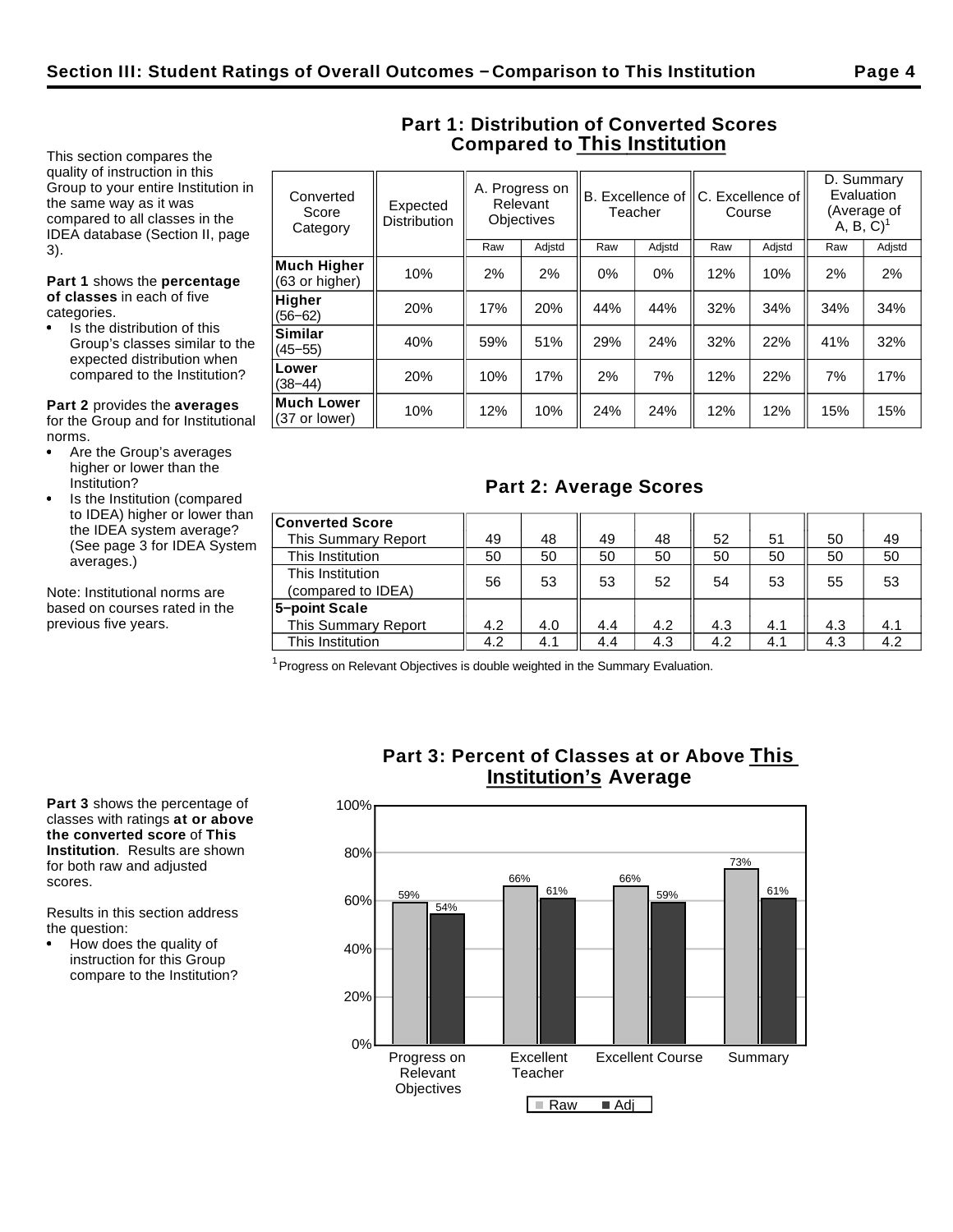Tables in this section compare ratings of progress and "relevance" for the 12 objectives for this Group, with ratings for other classes at your institution and for all classes in the IDEA database. The tables on the left side of the page report averages (raw and adjusted) for the Group and the two comparison groups; they also display the number of classes for which the objective was selected as "relevant" (Important or Essential). For each of these groups, progress ratings are reported only for "relevant" classes.

By comparing progress ratings across the 12 learning objectives, you can determine if there are significant differences in how well various objectives were achieved. Since students rate their progress higher on some objectives than on others, conclusions may need to be modified by comparing the Group's results with those for the Institution and/or IDEA. Results in this section should help you determine if special attention should be given to improving learning on one or more objective(s). Results in the section are of special value to accrediting agencies and assessment programs.

**Raw Average**: Answers accreditation/assessment questions related to how well each objective was achieved; these are indicators of self−assessed learning.

**Adjusted Average**: Useful primarily in comparing instructors or classes; they "level the playing field" by taking into account factors that affect learning other than instructional quality.

**Bar Graphs**: Useful in determining if "standards" or "expectations" have been met. For example, you may have established a target requiring that at least 50 percent of classes pursuing a given objective should achieve an average progress rating of at least 4.0. If this expectation was achieved, the darkest bar will exceed the 50% level. By comparing the Group's results with those for the IDEA database and the Institution, you can also make inferences about the rigor of the standards you have established for the Group.

**Objective 1**: Gaining factual knowledge (terminology, classifications, methods, trends)

|                    | Raw Avg. |     | Adjstd. Avg. $#$ of Classes | This report        |    |    |    |    |    |    |    |    |    |     |
|--------------------|----------|-----|-----------------------------|--------------------|----|----|----|----|----|----|----|----|----|-----|
| This report        | 4.2      | 4.1 | 30                          | Institution        |    |    |    |    |    |    |    |    |    |     |
| Institution        | 4.3      | 4.2 | 7,062                       | <b>IDEA System</b> |    |    |    |    |    |    |    |    |    |     |
| <b>IDEA System</b> | 4.0      | 4.0 | 31,991                      |                    | 10 | 20 | 30 | 40 | 50 | 60 | 70 | 80 | 90 | 100 |

**Objective 2**: Learning fundamental principles, generalizations, or theories

|                    | Raw Avg. | Adjstd. Avg. | # of Classes |
|--------------------|----------|--------------|--------------|
| This report        | 4.1      | 4.0          | 30           |
| Institution        | 4.2      | 4.1          | 6,350        |
| <b>IDEA System</b> | 3.9      | 3.9          | 30,398       |

**Objective 3**: Learning to apply course material (to improve thinking, problem solving, and decisions)

|                    | Raw Avg. |     | Adjstd. Avg.   # of Classes |
|--------------------|----------|-----|-----------------------------|
| This report        | 4.4      | 4.2 | 33                          |
| Institution        | 4.3      | 4.1 | 5,878                       |
| <b>IDEA System</b> | 4.0      | 4.0 | 30,442                      |

**Objective 4**: Developing specific skills, competencies, and points of view needed by professionals in the field most closely related to this course

|                    | Raw Avg. | Adjstd. Avg. | # of Classes |
|--------------------|----------|--------------|--------------|
| This report        | 4.3      | 4.1          | 33           |
| Institution        | 4.3      | 4.1          | 4.042        |
| <b>IDEA System</b> | 4.0      | 4.0          | 21,568       |



**Objective 5**: Acquiring skills in working with others as a member of a team

|                    | Raw Avg. | Adjstd. Avg. | # of Classes |
|--------------------|----------|--------------|--------------|
| This report        | 4.1      | 3.8          | 6            |
| Institution        | 4.3      | 4.0          | 1.517        |
| <b>IDEA System</b> | 3.9      | 3.9          | 12,088       |



**This report** Institution IDEA System 0 10 20 30 40 50 60 70 80 90 100



0 10 20 30 40 50 60 70 80 90 100

0 10 20 30 40 50 60 70 80 90 100

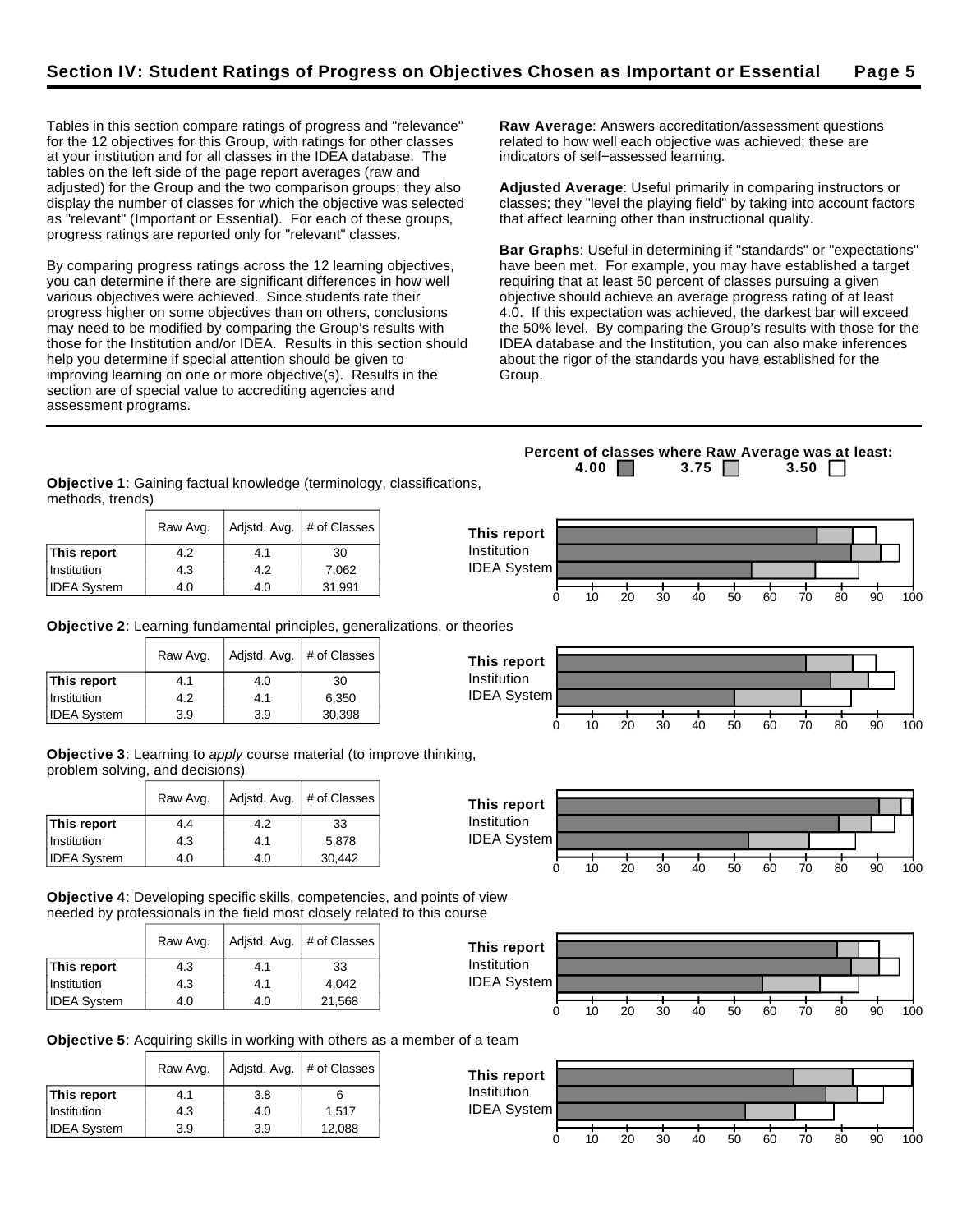**Objective 6**: Developing creative capacities (writing, inventing, designing, performing in art, music, drama, etc.)

|                    | Raw Avg. | Adjstd. Avg. $#$ of Classes |       |
|--------------------|----------|-----------------------------|-------|
| This report        | 3.9      | 3.6                         |       |
| Institution        | 4.3      | 4.0                         | 1.148 |
| <b>IDEA System</b> | 3.9      | 3.9                         | 9,290 |

**Objective 7**: Gaining a broader understanding and appreciation of intellectual/cultural activity (music, science, literature, etc.)

|                    | Adjstd. Avg.<br>Raw Avg. |     | # of Classes |
|--------------------|--------------------------|-----|--------------|
| This report        | 3.0                      | 2.7 |              |
| Institution        | 4.1                      | 4.0 | 1,288        |
| <b>IDEA System</b> | 3.7                      | 3.7 | 10,256       |

**Objective 8**: Developing skill in expressing myself orally or in writing

|                    | Raw Avg. | Adjstd. Avg.   # of Classes |        |
|--------------------|----------|-----------------------------|--------|
| This report        | 4.1      | 3.7                         |        |
| Institution        | 4.1      | 4.0                         | 2,904  |
| <b>IDEA System</b> | 3.8      | 3.8                         | 18,174 |

**Objective 9**: Learning how to find and use resources for answering questions or solving problems

|                    | Raw Avg. | Adjstd. Avg. | # of Classes |
|--------------------|----------|--------------|--------------|
| This report        | 4.2      | 3.9          | 16           |
| Institution        | 4.1      | 4.0          | 1,964        |
| <b>IDEA System</b> | 3.7      | 3.7          | 15,656       |

**Objective 10**: Developing a clearer understanding of, and commitment to, personal values

|                    | Adjstd. Avg.<br>Raw Avg. |     | # of Classes |
|--------------------|--------------------------|-----|--------------|
| This report        | 4.7                      | 44  | 2            |
| Institution        | 4.0                      | 3.8 | 1.018        |
| <b>IDEA System</b> | 3.8                      | 3.8 | 8,715        |

**Objective 11**: Learning to analyze and critically evaluate ideas, arguments, and points of view

|                    | Raw Avg. | Adjstd. Avg. | # of Classes |
|--------------------|----------|--------------|--------------|
| This report        | 4.1      | 3.9          | 13           |
| Institution        | 4.1      | 4.0          | 2.701        |
| <b>IDEA System</b> | 3.8      | 3.8          | 18,909       |

**Objective 12**: Acquiring an interest in learning more by asking my own questions and seeking answers

|                    | Raw Avg. | Adjstd. Avg. | # of Classes |
|--------------------|----------|--------------|--------------|
| This report        | 4.4      | 4.2          |              |
| Institution        | 4.1      | 4.0          | 1.560        |
| <b>IDEA System</b> | 3.8      | 3.8          | 15,616       |



**Percent of classes where Raw Average was at least:**<br>4.00 3.75 3.50 3.50 3.75  $\Box$ 











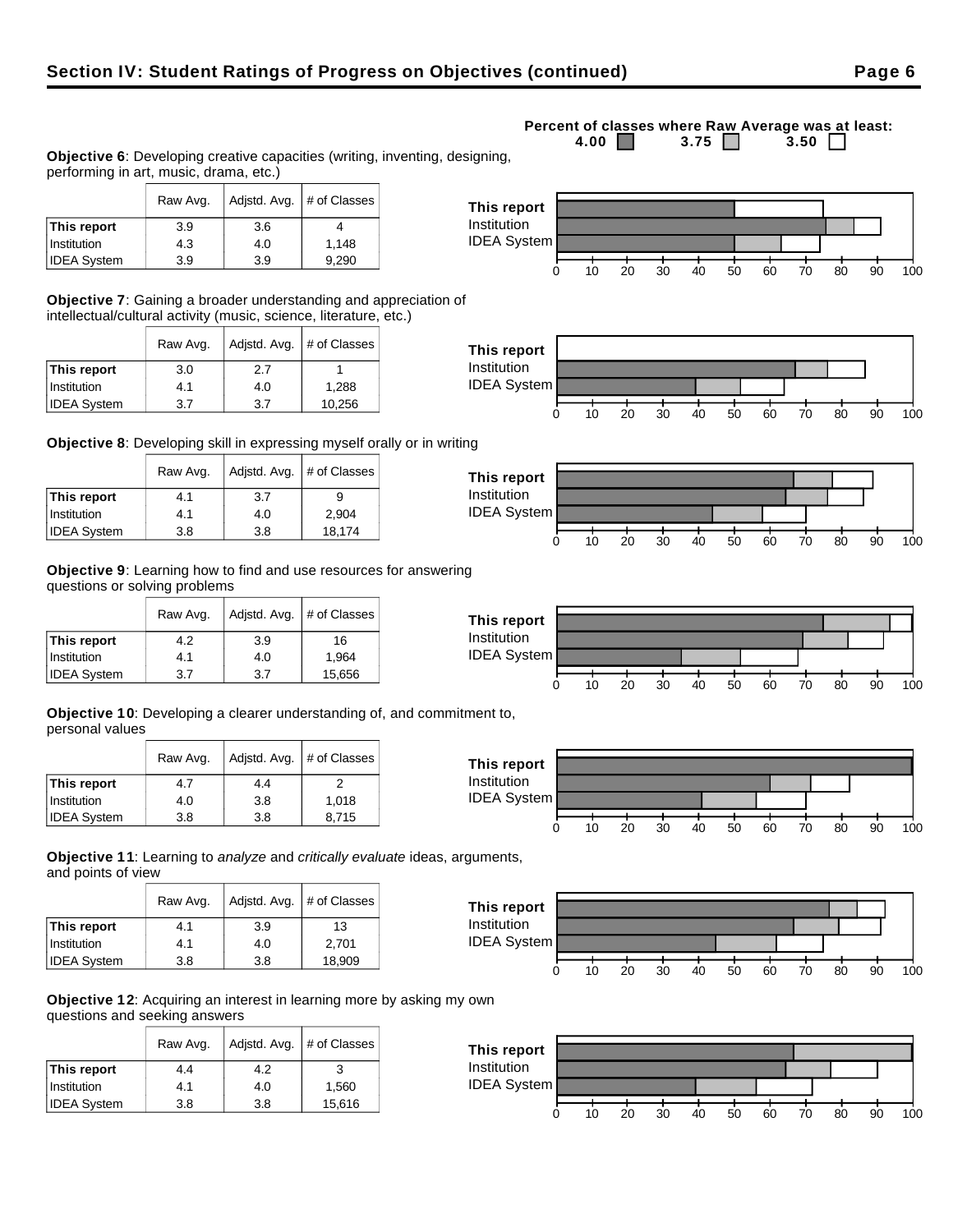## **Section V: Teaching Methods and Styles Page 7 Access Page 7 Access Page 7 Access Page 7**

This section is intended to support teaching improvement efforts. The 20 teaching methods assessed in the IDEA system (grouped into five "approaches" to teaching) are listed. The number of classes for which a given method was related to relevant (Important or Essential) objectives is indicated in the second column, and the third and fourth columns show the average and standard deviation of ratings. The graph on the right hand side of the page contains the information most pertinent to instructional improvement.

It shows the percentage of classes where the method was employed relatively frequently (a positive finding) or relatively infrequently (a negative finding). It is suggested that teaching improvement efforts be focused on methods/approaches where the dark bar (infrequent use) is greater than 30%, especially if the method is important to objectives in many classes (column 2).

**40 classes** in this Group used the Diagnostic Form.

| <b>Teaching Methods and Styles</b>                                                                                                                                                         | No. of<br><b>Classes</b> | Avg.       | s.d. <sup>1</sup> |   |    |    |    |    |    |    | % of Classes Where Method was |    | "Infrequently" ( $\equiv$ ) or "Frequently" ( $\equiv$ ) Used |     |
|--------------------------------------------------------------------------------------------------------------------------------------------------------------------------------------------|--------------------------|------------|-------------------|---|----|----|----|----|----|----|-------------------------------|----|---------------------------------------------------------------|-----|
| A. Stimulating Student Interest                                                                                                                                                            |                          |            |                   |   |    |    |    |    |    |    |                               |    |                                                               |     |
| 4. Demonstrated the importance and significance of the subject matter                                                                                                                      | 40                       | 4.6        | 0.4               |   |    |    |    |    |    |    |                               |    |                                                               |     |
| 8. Stimulated students to intellectual effort beyond that required by most<br>courses                                                                                                      | 40                       | 4.2        | 0.6               |   |    |    |    |    |    |    |                               |    |                                                               |     |
| 13. Introduced stimulating ideas about the subject                                                                                                                                         | 40                       | 4.3        | 0.6               |   |    |    |    |    |    |    |                               |    |                                                               |     |
| 15. Inspired students to set and achieve goals which really challenged<br>them                                                                                                             | 40                       | 4.2        | 0.6               | 0 | 10 | 20 | 30 | 40 | 50 | 60 | 70                            | 80 | 90                                                            | 100 |
|                                                                                                                                                                                            |                          |            |                   |   |    |    |    |    |    |    |                               |    |                                                               |     |
| <b>B. Fostering Student Collaboration</b>                                                                                                                                                  |                          |            |                   |   |    |    |    |    |    |    |                               |    |                                                               |     |
| 5. Formed "teams" or "discussion groups" to facilitate learning<br>16. Asked students to share ideas and experiences with others whose<br>backgrounds and viewpoints differ from their own | 6<br>17                  | 4.1<br>4.5 | 0.7<br>0.4        |   |    |    |    |    |    |    |                               |    |                                                               |     |
| 18. Asked students to help each other understand ideas or concepts                                                                                                                         | 20                       | 4.3        | 0.5               |   |    |    |    |    |    |    |                               |    |                                                               |     |
|                                                                                                                                                                                            |                          |            |                   | 0 | 10 | 20 | 30 | 40 | 50 | 60 | 70                            | 80 | 90                                                            | 100 |
| <b>C. Establishing Rapport</b>                                                                                                                                                             |                          |            |                   |   |    |    |    |    |    |    |                               |    |                                                               |     |
| 1. Displayed a personal interest in students and their learning                                                                                                                            | 34                       | 4.6        | 0.4               |   |    |    |    |    |    |    |                               |    |                                                               |     |
| 2. Found ways to help students answer their own questions                                                                                                                                  | 40                       | 4.3        | 0.5               |   |    |    |    |    |    |    |                               |    |                                                               |     |
| 7. Explained the reasons for criticisms of students' academic<br>performance                                                                                                               | 39                       | 4.2        | 0.6               |   |    |    |    |    |    |    |                               |    |                                                               |     |
| 20. Encouraged student-faculty interaction outside of class (office visits,<br>phone calls, e-mail, etc.)                                                                                  | 13                       | 4.6        | 0.2               | 0 | 10 | 20 | 30 | 40 | 50 | 60 | 70                            | 80 | 90                                                            | 100 |
| D. Encouraging Student Involvement                                                                                                                                                         |                          |            |                   |   |    |    |    |    |    |    |                               |    |                                                               |     |
| 9. Encouraged students to use multiple resources (e.g. data banks,<br>library holdings, outside experts) to improve understanding                                                          | 15                       | 4.5        | 0.3               |   |    |    |    |    |    |    |                               |    |                                                               |     |
| 11. Related course material to real life situations                                                                                                                                        | 34                       | 4.6        | 0.4               |   |    |    |    |    |    |    |                               |    |                                                               |     |
| 14. Involved students in "hands on" projects such as research, case<br>studies, or "real life" activities                                                                                  | 16                       | 4.6        | 0.3               |   |    |    |    |    |    |    |                               |    |                                                               |     |
| 19. Gave projects, tests, or assignments that required original or creative<br>thinking                                                                                                    | 20                       | 4.5        | 0.4               |   |    |    |    |    |    |    |                               |    |                                                               |     |
|                                                                                                                                                                                            |                          |            |                   |   | 10 | 20 | 30 | 40 | 50 | 60 | 70                            | 80 | 90                                                            | 100 |
| <b>E. Structuring Classroom Experiences</b>                                                                                                                                                |                          |            |                   |   |    |    |    |    |    |    |                               |    |                                                               |     |
| 3. Scheduled course work (class activities, tests, projects) in ways<br>which encouraged students to stay up to date in their work                                                         | 5                        | 4.0        | 1.0               |   |    |    |    |    |    |    |                               |    |                                                               |     |
| 6. Made it clear how each topic fit into the course                                                                                                                                        | 40                       | 4.4        | 0.5               |   |    |    |    |    |    |    |                               |    |                                                               |     |
| 10. Explained course material clearly and concisely                                                                                                                                        | 40                       | 4.2        | 0.7               |   |    |    |    |    |    |    |                               |    |                                                               |     |
| 12. Gave tests, projects, etc. that covered the most important points of<br>the course                                                                                                     | 33                       | 4.4        | 0.5               |   |    |    |    |    |    |    |                               |    |                                                               |     |
| 17. Provided timely and frequent feedback on tests, reports, projects, etc.<br>to help students improve                                                                                    | 0                        | NA         | <b>NA</b>         |   |    |    |    |    |    |    |                               |    |                                                               |     |
|                                                                                                                                                                                            |                          |            |                   | 0 | 10 | 20 | 30 | 40 | 50 | 60 | 70                            | 80 | 90                                                            | 100 |

Ratings were made on a 5−point scale (1=Hardly ever, 5=Almost always)

<sup>1</sup>Approximately two−thirds of class averages will be within 1 standard deviation of the group's average.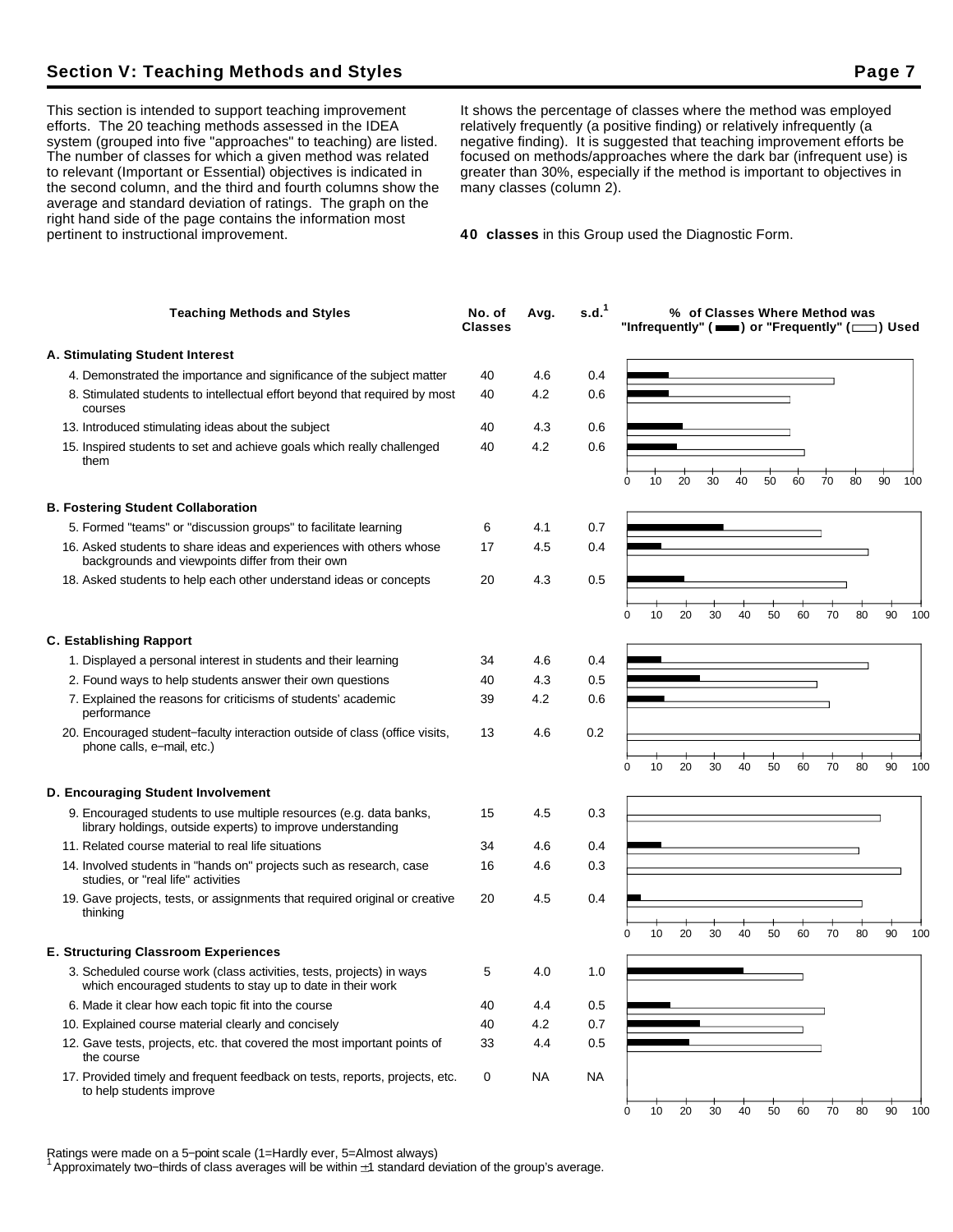**Part A** describes student motivation, work habits, and academic effort, all of which affect student learning. The table gives averages for this Group, your Institution, and the IDEA database. It also shows the percentage of classes with averages below 3.0 and 4.0 or above. Although the information in this section is largely descriptive, it can be used to explore such important questions as:

- Is there a need to make a special effort to improve student motivation and conscientiousness?
- Are these results consistent with expectations?
- Does the percent of classes below 3.0  $\bullet$ or 4.0 or above raise concerns or suggest strengths?

Averages for classes in this report are considered "similar" to the comparison group if they are within  $\pm$  .3 of the Institution or the IDEA average, respectively.

**Part B** provides information about course characteristics. Some of the questions addressed are:

- When compared to the IDEA and Institutional databases is the amount of reading, work other than reading, or difficulty for courses included in this summary report unusual?
- Are these results consistent with expectations?
- Does the percent of classes below 3.0 or 4.0 or above raise concerns or suggest strengths?

Averages for classes in this report are considered "similar" to the comparison group if they are within  $\pm$  .3 of the Institution or the IDEA average, respectively.

#### Part C summarizes students' responses to As a result of taking this course, I have more positive feelings toward this field of study. This item is most meaningful for courses taken by many non−majors.

Some of the questions addressed are:

- Are students developing a respect and appreciation for the discipline?
- Is the average Converted Score above or below 50 (the average for the converted score distribution)?

|  | A. Student Self-ratings |
|--|-------------------------|

| <b>Diagnostic Form (Short Form)</b><br><b>Item Number and Item</b> |                    | Average | $%$ of<br><b>Classes</b><br>Below 3.0 | % of<br><b>Classes</b><br>$4.0$ or<br>Above |
|--------------------------------------------------------------------|--------------------|---------|---------------------------------------|---------------------------------------------|
|                                                                    | This report        | 4.0     | 0%                                    | 68%                                         |
| 36. I had a strong desire to take<br>this course.                  | Institution        | 3.8     | 12%                                   | 42%                                         |
|                                                                    | <b>IDEA System</b> | 3.7     | 16%                                   | 36%                                         |
| 37. I worked harder on this course                                 | This report        | 3.7     | 5%                                    | 23%                                         |
| than on most courses I have                                        | Institution        | 3.8     | 5%                                    | 37%                                         |
| taken.                                                             | <b>IDEA System</b> | 3.6     | 13%                                   | 24%                                         |
|                                                                    | This report        | 3.9     | 13%                                   | 53%                                         |
| 38. I really wanted to take this<br>course from this instructor.   | Institution        | 3.7     | 12%                                   | 40%                                         |
|                                                                    | <b>IDEA System</b> | 3.4     | 27%                                   | 22%                                         |
| 39. (15) I really wanted to take this                              | This report        | 3.4     | 7%                                    | 5%                                          |
| course regardless of who                                           | Institution        | 3.5     | 19%                                   | 19%                                         |
| taught it.                                                         | <b>IDEA System</b> | 3.3     | 25%                                   | 13%                                         |
| 43. (13) As a rule, I put forth more                               | This report        | 4.0     | 0%                                    | 61%                                         |
| effort than other students on                                      | Institution        | 3.9     | 0%                                    | 46%                                         |
| academic work.                                                     | <b>IDEA System</b> | 3.6     | 1%                                    | 15%                                         |

## **B. Student Ratings of Course Characteristics**

| <b>Diagnostic Form</b><br><b>Item Number and Item</b>    |                    | Average | $%$ of<br><b>Classes</b><br>Below 3.0 | % of<br><b>Classes</b><br>$4.0$ or<br>Above |
|----------------------------------------------------------|--------------------|---------|---------------------------------------|---------------------------------------------|
|                                                          | This report        | 3.1     | 35%                                   | 5%                                          |
| 33. Amount of reading                                    | Institution        | 3.4     | 25%                                   | 18%                                         |
|                                                          | <b>IDEA System</b> | 3.2     | 33%                                   | 15%                                         |
|                                                          | This report        | 3.4     | 13%                                   | 15%                                         |
| 34. Amount of work in other<br>(non-reading) assignments | Institution        | 3.5     | 16%                                   | 26%                                         |
|                                                          | <b>IDEA System</b> | 3.4     | 21%                                   | 18%                                         |
|                                                          | This report        | 3.2     | 35%                                   | 3%                                          |
| 35. Difficulty of subject matter                         | Institution        | 3.5     | 13%                                   | 23%                                         |
|                                                          | <b>IDEA System</b> | 3.4     | 20%                                   | 18%                                         |

## **C. Improved Student Attitude**

40. (16) As a result of taking this course, I have more positive feelings toward this field of study.

|                    | 5-point Scale |          | <b>Converted Score</b> | (Compared to IDEA) |
|--------------------|---------------|----------|------------------------|--------------------|
|                    | Raw           | Adjusted | Raw                    | Adjusted           |
| This report        | 4.4           | 4.2      | 58                     | 56                 |
| Institution        | 4.1           | 3.9      |                        |                    |
| <b>IDEA System</b> | 3.9           | 3.9      |                        |                    |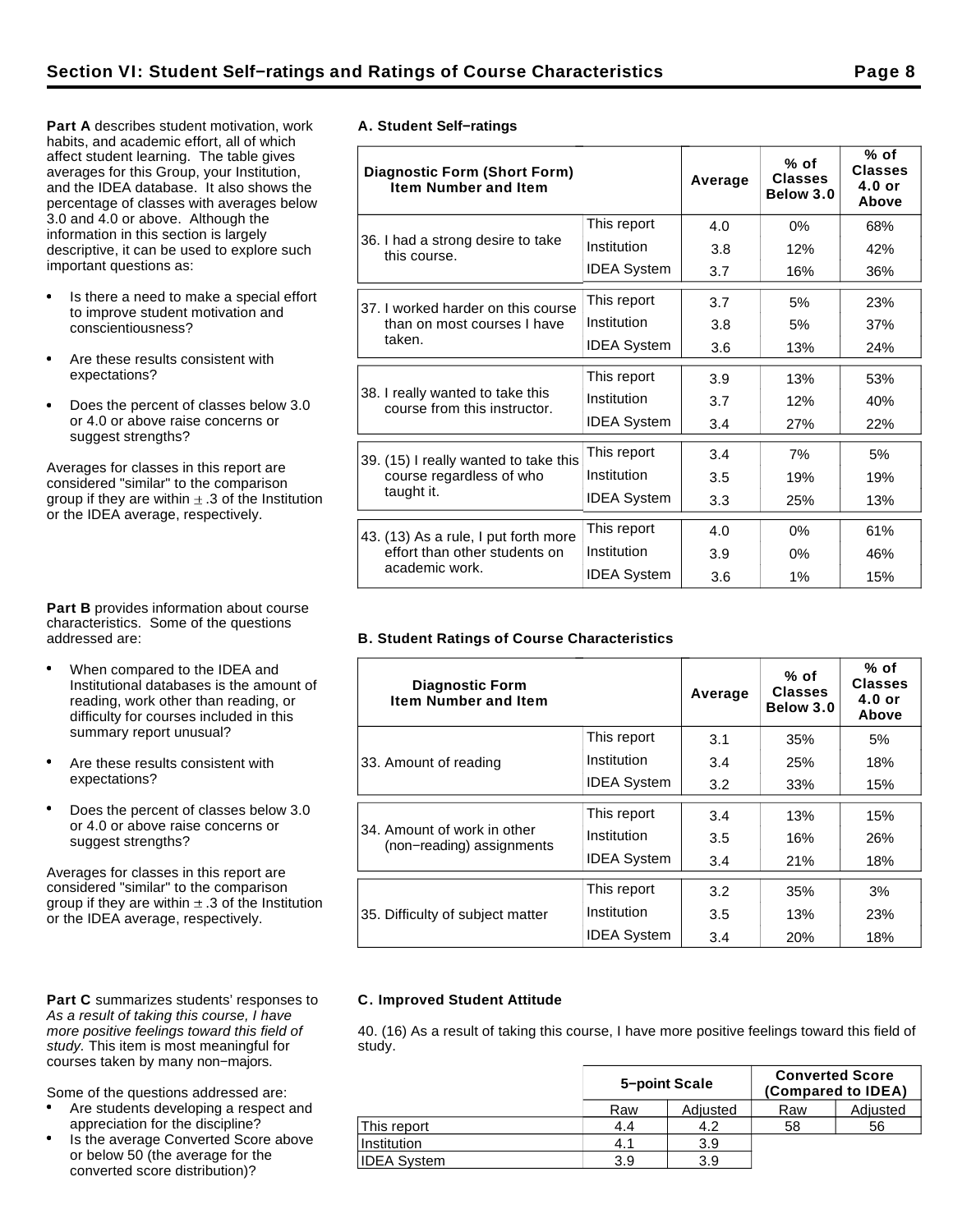## **A. Primary and Secondary Instructional Approaches**

This table shows the relative frequency of various approaches to instruction. The success of a given approach is dependent on the class objectives, but since students have different learning styles, it is generally desirable that they be exposed to a variety of approaches. Instructors reported this information on the Faculty Information Form.

| <b>Number Rating: 41</b> | Percent indicating instructional approach as: |                  |  |  |  |
|--------------------------|-----------------------------------------------|------------------|--|--|--|
|                          | Primary                                       | <b>Secondary</b> |  |  |  |
| Lecture                  | $0\%$                                         | $0\%$            |  |  |  |
| Discussion/Recitation    | $0\%$                                         | $0\%$            |  |  |  |
| Seminar                  | 0%                                            | 0%               |  |  |  |
| Skill/Activity           | $0\%$                                         | 0%               |  |  |  |
| Laboratory               | 0%                                            | 0%               |  |  |  |
| <b>Field Experience</b>  | 0%                                            | 0%               |  |  |  |
| Studio                   | $0\%$                                         | $0\%$            |  |  |  |
| Multi-Media              | $0\%$                                         | $0\%$            |  |  |  |
| Practicum/Clinic         | $0\%$                                         | $0\%$            |  |  |  |
| Other/Not Indicated      | 100%                                          | 100%             |  |  |  |

#### **B. Course Emphases**

| This section shows the degree to                                                                                                                                                                                                                                       | <b>Number</b>                  | Percent indicating amount required was: |                 |       |       |
|------------------------------------------------------------------------------------------------------------------------------------------------------------------------------------------------------------------------------------------------------------------------|--------------------------------|-----------------------------------------|-----------------|-------|-------|
| which classes in this area expose<br>students to various kinds of                                                                                                                                                                                                      |                                | Rating                                  | ∥None or Little | Some  | Much  |
| academic activities. Generally,<br>proficiency is related to the amount<br>of exposure. Are we giving students<br>enough opportunity to develop the<br>skills they need after graduation?<br>Instructors reported this information<br>on the Faculty Information Form. | Writina                        |                                         | 0%              | 0%    | 0%    |
|                                                                                                                                                                                                                                                                        | Oral communication             |                                         | 0%              | 0%    | 0%    |
|                                                                                                                                                                                                                                                                        | Computer application           |                                         | $0\%$           | 0%    | 0%    |
|                                                                                                                                                                                                                                                                        | Group work                     |                                         | 0%              | $0\%$ | $0\%$ |
|                                                                                                                                                                                                                                                                        | Mathematical/quantitative work |                                         | 0%              | $0\%$ | 0%    |
|                                                                                                                                                                                                                                                                        | Critical thinking              |                                         | 0%              | 0%    | $0\%$ |
|                                                                                                                                                                                                                                                                        | Creative/artistic/design       |                                         | 0%              | 0%    | 0%    |
|                                                                                                                                                                                                                                                                        | Reading                        |                                         | 0%              | $0\%$ | 0%    |
|                                                                                                                                                                                                                                                                        | Memorization                   |                                         | 0%              | $0\%$ | 0%    |

## **C. "Circumstances" Impact on Learning**

How instructors regard various factors that may facilitate or impede student learning is shown here. Until research establishes the implications of these ratings, administrators should make their own appraisal of whether or not ratings of student learning were affected by these factors. Instructors reported this information on the Faculty Information Form.

|                                             |                         | Percent indicating impact on learning was: |                                                          |                 |  |
|---------------------------------------------|-------------------------|--------------------------------------------|----------------------------------------------------------|-----------------|--|
|                                             | <b>Number</b><br>Rating | <b>Negative</b>                            | <b>Neither</b><br><b>Negative nor</b><br><b>Positive</b> | <b>Positive</b> |  |
| Physical facilities/equipment               | 0                       | $0\%$                                      | $0\%$                                                    | 0%              |  |
| Experience teaching course                  | 0                       | $0\%$                                      | 0%                                                       | 0%              |  |
| Changes in approach                         | 0                       | $0\%$                                      | 0%                                                       | 0%              |  |
| Desire to teach the course                  | 0                       | $0\%$                                      | 0%                                                       | $0\%$           |  |
| Control over course<br>management decisions | 0                       | 0%                                         | 0%                                                       | 0%              |  |
| Student background                          | 0                       | $0\%$                                      | 0%                                                       | $0\%$           |  |
| Student enthusiasm                          | 0                       | $0\%$                                      | 0%                                                       | 0%              |  |
| Student effort to learn                     | 0                       | 0%                                         | 0%                                                       | 0%              |  |
| Technical/instructional support             | 0                       | 0%                                         | $0\%$                                                    | 0%              |  |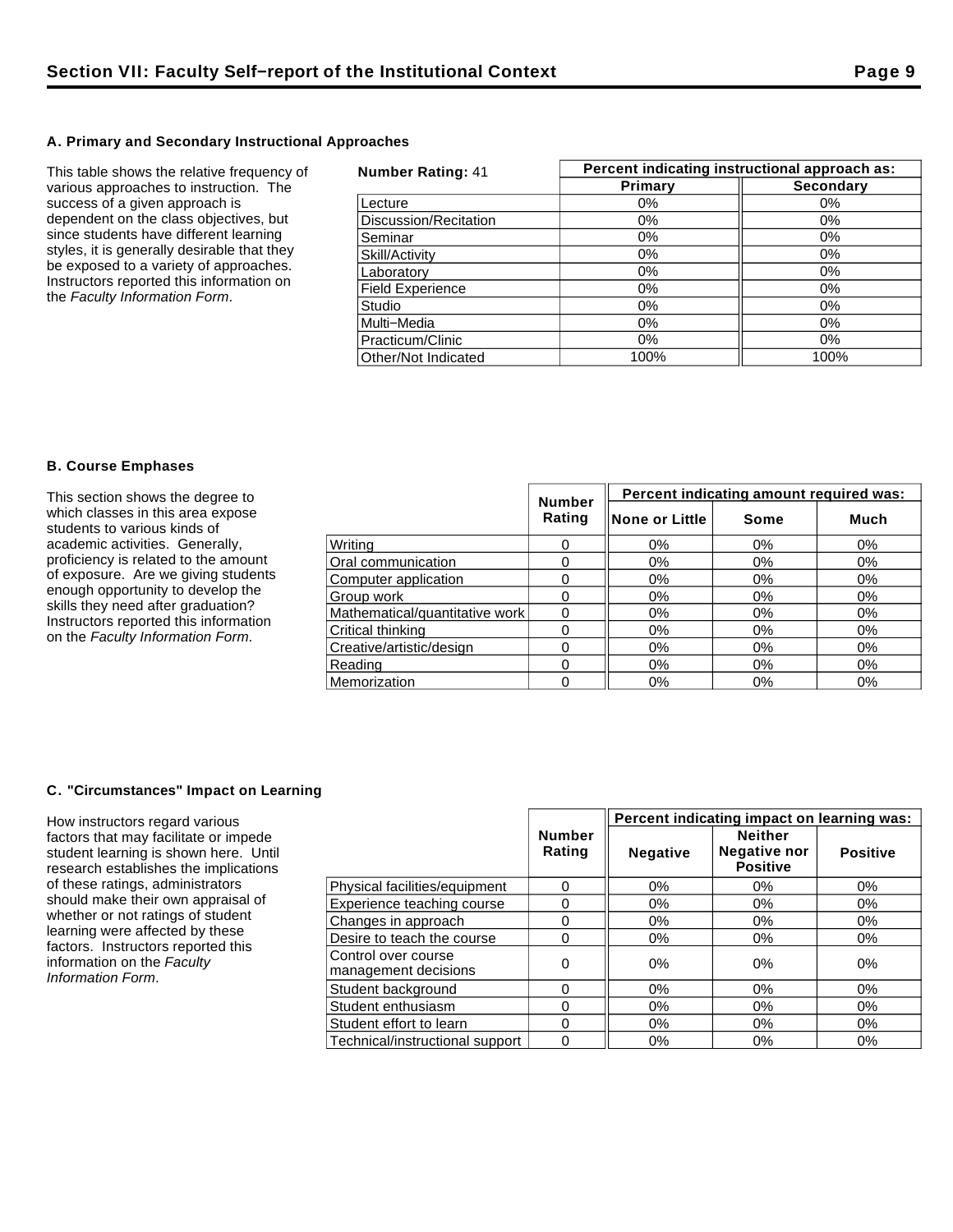This section provides frequencies, average scores, and standard deviations for Additional Questions that were consistent across classes included in this summary report (if requested).

|                           | <b>Number Responding:</b> |    |              |             |     |                 |         |                                     |
|---------------------------|---------------------------|----|--------------|-------------|-----|-----------------|---------|-------------------------------------|
| Question<br><b>Number</b> | Omit                      | 1  | $\mathbf{2}$ | 3           | 4   | $5\phantom{.0}$ | Average | <b>Standard</b><br><b>Deviation</b> |
|                           | 77                        | 4  | 18           | 56          | 180 | 524             | 4.5     | 0.77                                |
| $\mathbf 2$               | 77                        | 6  | 12           | 52          | 171 | 541             | 4.6     | 0.75                                |
| 3                         | 79                        | 31 | 62           | 80          | 208 | 399             | 4.1     | 1.13                                |
| 4                         | 80                        | 20 | 41           | 80          | 164 | 474             | 4.3     | 1.02                                |
| 5                         | 79                        | 8  | 37           | 57          | 176 | 502             | 4.4     | 0.90                                |
| $\bf 6$                   | 849                       | 1  | $\pmb{0}$    | $\mathbf 0$ | 6   | $\mathbf{3}$    | 4.0     | 1.15                                |
| $\overline{7}$            | 859                       |    |              |             |     |                 |         |                                     |
| 8                         | 859                       |    |              |             |     |                 |         |                                     |
| 9                         | 859                       |    |              |             |     |                 |         |                                     |
| 10                        | 859                       |    |              |             |     |                 |         |                                     |
| 11                        | 859                       |    |              |             |     |                 |         |                                     |
| 12                        | 859                       |    |              |             |     |                 |         |                                     |
| 13                        | 859                       |    |              |             |     |                 |         |                                     |
| 14                        | 859                       |    |              |             |     |                 |         |                                     |
| 15                        | 859                       |    |              |             |     |                 |         |                                     |
| 16                        | 859                       |    |              |             |     |                 |         |                                     |
| 17                        | 859                       |    |              |             |     |                 |         |                                     |
| 18                        | 859                       |    |              |             |     |                 |         |                                     |
| 19                        | 859                       |    |              |             |     |                 |         |                                     |
| 20                        | 859                       |    |              |             |     |                 |         |                                     |